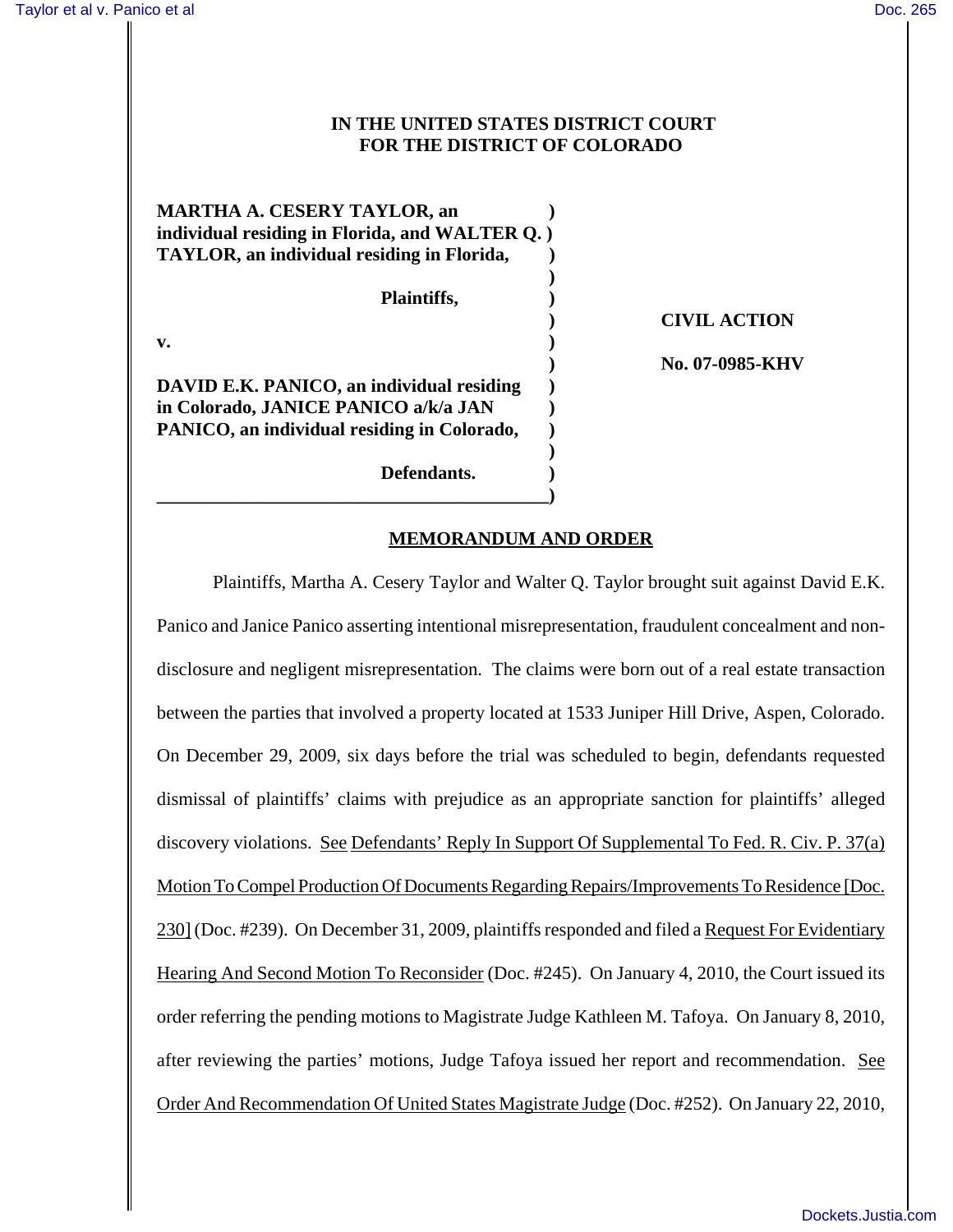plaintiffs filed their Objection To Recommendation Of Dismissal (Doc. #254) and Second Unopposed Motion To Withdraw As Counsel For Plaintiffs (Doc. #255). On January 27, 2010 defendants filed their Response To Plaintiffs' Objection To Order And Recommendation Of United State [Sic] Magistrate Judge (Doc. #256). That same day, plaintiff Martha A. Cesery Taylor faxed to the Court three affidavits, see Docs. #257, #258 and #259, to "clear up some of the misinferences [sic] with the last Order and Recommendation." On February 2, 2010, defendants filed their Motion To Strike Plaintiffs' Facsimile To The Court Dated January 27, 2010 [Doc. #257], Affidavit Of Scott Niblack [Doc. #257], Affidavit Of David Brian Lane [Doc. #258] And Second Affidavit Of David Brian Lane [Doc. #259] (Doc. #260). On February 5, 2010, plaintiff, Martha A. Cesery Taylor sent another fifteen page fax to Judges Vratil and Tafoya requesting a hearing and addressing various issues related to Judge Tafoya's report and recommendation. See Doc. #263.

In the report and recommendation, Judge Tafoya recommended denied plaintiffs' Request For Evidentiary Hearing And Second Motion To Reconsider (Doc. #245) and recommended that the Court grant defendants' request for discovery sanction of dismissal with prejudice contained in Defendants' Reply In Support Of Supplemental To Fed. R. Civ. P. 37(a) Motion To Compel Production Of Documents Regarding Repairs/Improvements To Residence [Doc. 230] (Doc. #239).

## **Analysis**

Under 28 U.S.C. § 636(b)(1), the Court "shall make a de novo determination of those portions of the report or specified proposed findings or recommendations to which objection is made." In the Court's de novo review, it must "consider relevant evidence of record and not merely review the magistrate judge's recommendation." See Griego v. Padilla, 64 F.3d 580, 584 (10th Cir. 1995). If a party objects to a magistrate's recommendation, the Federal Rules of Civil Procedure